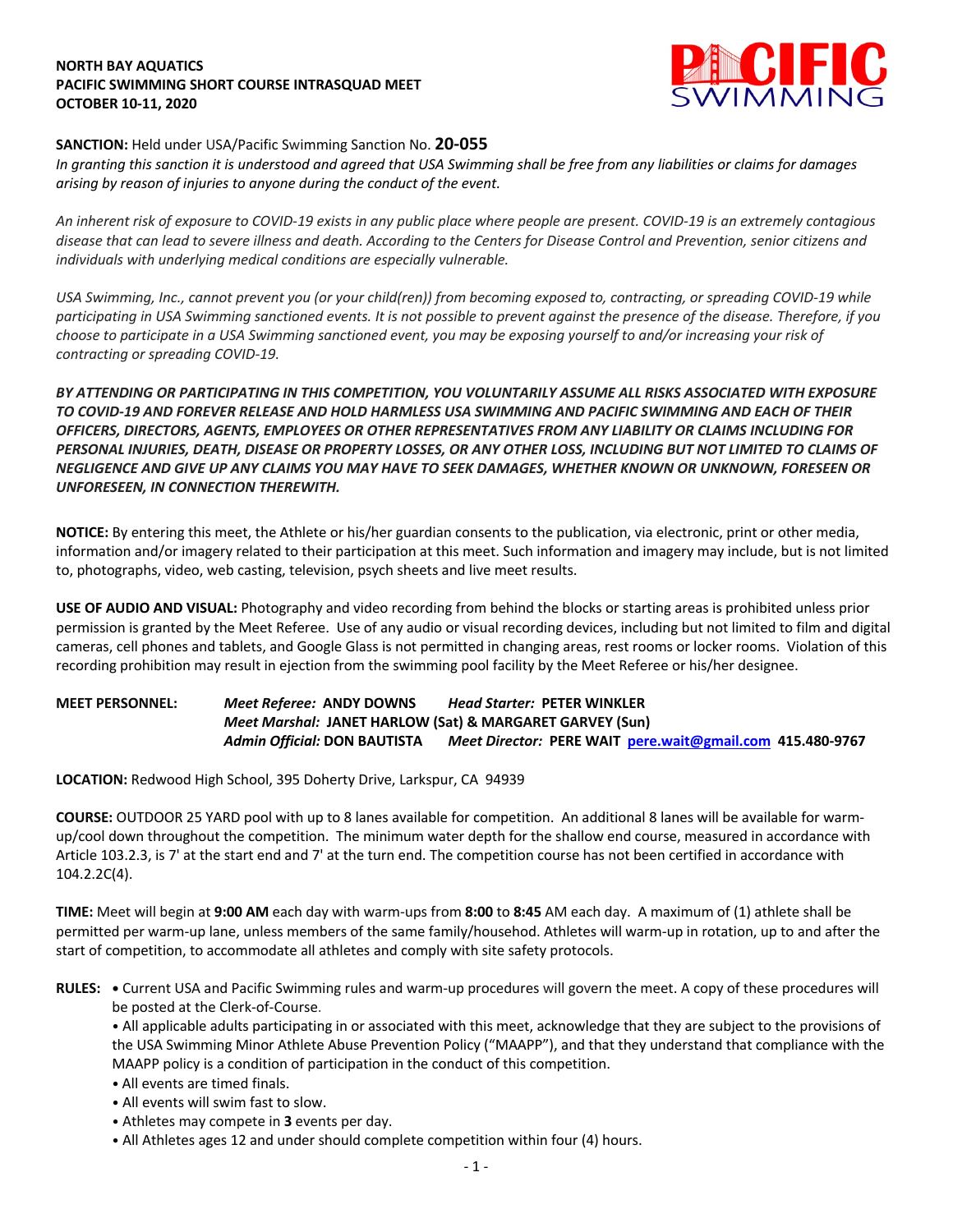- Entries will be accepted until the meet reaches maximum capacity, as dictated by health guidelines.
- **•** If local conditions warrant it the Meet Referee, with the concurrence of the Meet Director, may require a mandatory scratch down. Immediate cash refunds will be made for any mandatory scratches.
- **All Coaches and Officials must wear their USA Swimming membership cards in a visible manner.**
- **• Spectators are not permitted on the pool deck or inside the pool facility.**

**• All applicable Marin County, City of Larkspur and State of California Public Health requirements for protection against COVID-19 will apply. All persons in the facility must be masked (with the exception of athletes during warm up, warm down, and actual competition). The Meet Director and Meet Referee may remove any individual who does not comply.** 

**UNACCOMPANIED ATHLETES:** Any USA Swimming Athlete-Member competing at the meet must be accompanied by a USA Swimming Member-Coach for the purposes of Athlete supervision during warm-up, competition and warm-down. If a Coach-Member of the Athlete's USA Swimming Club does not attend the meet to serve in said supervisory capacity, it is the responsibility of the Athlete or the Athlete's legal guardian to arrange for supervision by a USA Swimming Member-Coach. The Meet Director or Meet Referee may assist the Athlete in making arrangements for such supervision; however, it is recommended that such arrangements be made in advance of the meet by the Athlete's USA Swimming Club Member-Coach.

**RACING STARTS:** Athletes must be certified by a USA Swimming member-coach as being proficient in performing a racing start or must start the race in the water. It is the responsibility of the Athlete or the Athlete's legal guardian to ensure compliance with this requirement.

**RESTRICTIONS:** • Smoking and the use of other tobacco products is prohibited on the pool deck, in the locker rooms, in spectator seating, on standing areas and in all areas used by Athletes, during the meet and during warm-up periods.

- Sale and use of alcoholic beverages is prohibited in all areas of the meet venue.
- No glass containers are allowed in the meet venue.
- No propane heater is permitted except for snack bar/meet operations.
- All shelters must be properly secured.
- Deck Changes are prohibited.

• Destructive devices, to include but not limited to, explosive devices and equipment, firearms (open or concealed), blades, knives, mace, stun guns and blunt objects are strictly prohibited in the swimming facility and its surrounding areas. If observed, the Meet Referee or his/her designee may ask that these devices be stored safely away from the public or removed from the facility. Noncompliance may result in the reporting to law enforcement authorities and ejection from the facility. Law enforcement officers (LEO) are exempt per applicable laws.

• Operation of a drone, or any other flying apparatus, is prohibited over the venue (pools, Athlete/Coach areas, Spectator areas and open ceiling locker rooms) any time Athletes, Coaches, Officials and/or Spectators are present.

**ELIGIBILITY:** • Athletes must be current members of USA Swimming and enter their name and registration number on the meet entry card as they are shown on their Registration Card. If this is not done, it may be difficult to match the Athlete with the registration and times database. The meet host will check all Athlete registrations against the SWIMS database and if not found to be registered, the Meet Director shall accept the registration at the meet (a \$10 surcharge will be added to the regular registration fee). Duplicate registrations will be refunded by mail.

• Meet is open only to qualified athletes registered with **North Bay Aquatics.** Athletes who are unattached but participating with **North Bay Aquatics** are eligible to compete.

• Entries with **"NO TIME" will be accepted.**

• Disabled Athletes are welcome to attend this meet and should contact the Meet Director or Meet Referee regarding any special accommodations on entry times and seeding per Pacific Swimming policy.

• Athletes 19 years of age and over may compete in the meet for time only, no awards. Such Athletes must have met standards for the 17-18 age group.

• The Athlete's age will be the age of the Athlete on the first day of the meet.

**ENTRY FEES:** \$20.00 flat fee per Athlete. Entries will be rejected if payment is not sent at time of request. No refunds will be made, except mandatory scratch downs.

**ONLINE ENTRIES:** None – all entries will be team entries.

#### **TEAM ENTRIES:** A sd3 entry file must be submitted by **October 4, 2020 to MEET DIRECTOR**.

**CHECK-IN:** The meet shall be pre-seeded. Athletes shall report to the bull-pen area at their scheduled time for each event.